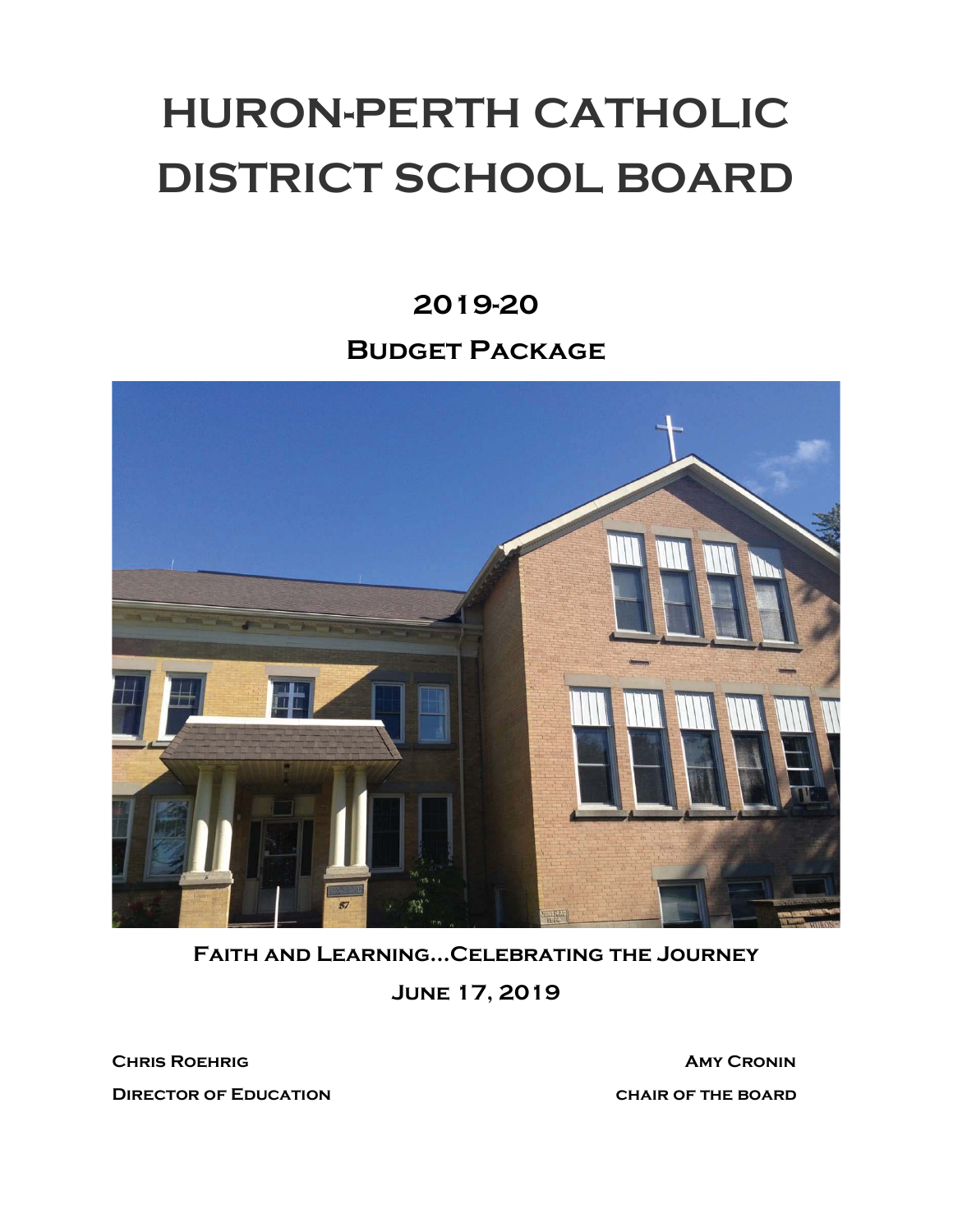## Huron-Perth Catholic District School Board Preliminary 2019-20 Budget

### Statement of Operations

| Revenues                                                               |                     | 2019-20 EST |    | 2018-19 EST |                      | Inc (dec)   |
|------------------------------------------------------------------------|---------------------|-------------|----|-------------|----------------------|-------------|
| <b>Grants for Student Needs</b>                                        | Ś                   | 58,702,797  | \$ | 58,656,799  | $\boldsymbol{\zeta}$ | 45,998      |
| Prov grants other                                                      |                     | 409,248     |    | 1,140,334   |                      | (731,086)   |
| Local taxation                                                         |                     | 7,995,262   |    | 7,812,622   |                      | 182,640     |
| <b>School Generated funds</b>                                          |                     | 1,825,425   |    | 1,599,935   |                      | 225,490     |
| Investment                                                             |                     | 65,000      |    | 40,000      |                      | 25,000      |
| Other                                                                  |                     | 302,840     |    | 291,770     |                      | 11,070      |
|                                                                        | $\zeta$             | 69,300,572  | Ś. | 69,541,460  | $\mathsf{S}$         | (240, 888)  |
| Expenditures                                                           |                     |             |    |             |                      |             |
| Instruction                                                            | \$                  | 49,457,143  | Ŝ. | 50,477,455  | - \$                 | (1,020,312) |
| Administration                                                         |                     | 2,706,136   |    | 2,841,577   |                      | (135, 441)  |
| Transportation                                                         |                     | 5,706,062   |    | 5,511,106   |                      | 194,956     |
| <b>Pupil Accommodation</b>                                             |                     | 9,560,806   |    | 9,066,387   |                      | 494,419     |
| <b>School Generated funds</b>                                          |                     | 1,825,425   |    | 1,599,935   |                      | 225,490     |
| Other                                                                  |                     | 45,000      |    | 45,000      |                      | 0           |
|                                                                        | $\ddot{\mathsf{S}}$ | 69,300,572  | Ś. | 69,541,460  | $\mathsf{S}$         | (240, 888)  |
| Annual Surplus (Deficit)                                               |                     |             |    |             |                      | 0           |
| Surplus (Deficit) at Beginning of Year                                 | \$                  | 4,287,341   | \$ | 4,287,341   | $\ddot{\mathsf{S}}$  |             |
| Surplus (Deficit) at End of Year                                       |                     | 4,287,341   | \$ | 4,287,341   | -\$                  |             |
| <b>Detail of Accumulated Surplus</b>                                   |                     |             |    |             |                      |             |
| Accumulated Surplus (Deficit) at end of Year                           | \$                  | 4,287,341   | Ŝ. | 4,287,341   | -\$                  |             |
| Less: Available for Compliance - Internally Appropriated               |                     | (1,762,724) |    | (1,811,578) |                      | 48,854      |
| Less: Unavailable for Compliance                                       |                     | (557, 686)  |    | (303, 538)  |                      | (254, 148)  |
| <b>Accumulated Surplus - Available for Compliance - Unappropriated</b> | \$                  | 1,966,931   | \$ | 2,172,225   | \$                   | (205, 294)  |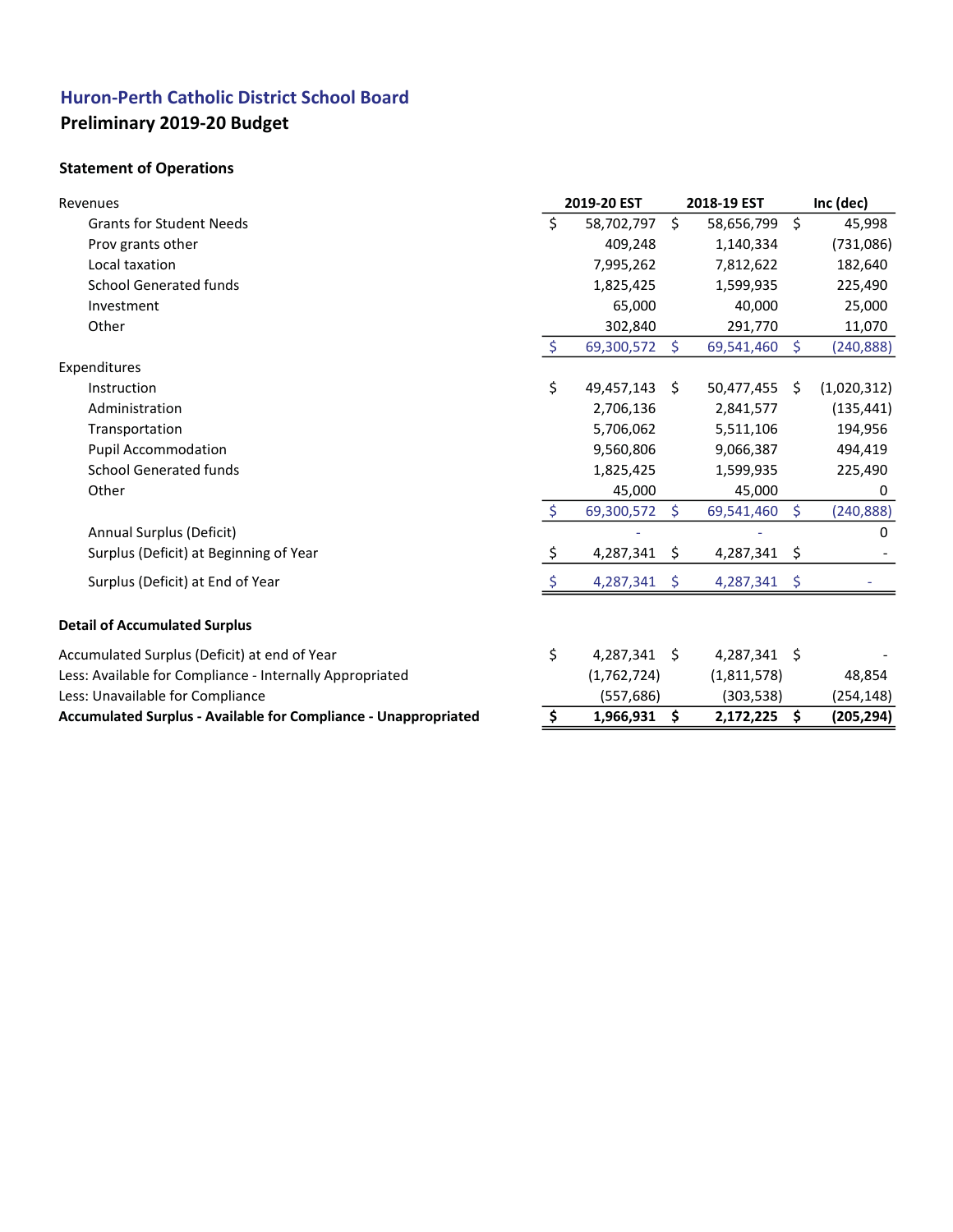## Huron-Perth Catholic District School Board

#### Draft 2019-20 Operating and Capital Revenue with Comparative 2018-19

|                                                | Variance            |                   |               |  |  |
|------------------------------------------------|---------------------|-------------------|---------------|--|--|
|                                                | 2019-20             | 2018-19           |               |  |  |
|                                                | <b>Draft Budget</b> | (Decrease)        | <b>Budget</b> |  |  |
| Revenue                                        |                     |                   |               |  |  |
| <b>Grants for Student Needs</b>                |                     |                   |               |  |  |
| Pupil & School Foundation                      | \$28,654,223        | \$ (1,201,769) \$ | 29,855,992    |  |  |
| Special Education                              | 8,386,127           | 397,077           | 7,989,050     |  |  |
| Language                                       | 802,012             | 51,974            | 750,038       |  |  |
| Outlying/Remote/Rural                          | 1,698,378           | (1,015)           | 1,699,393     |  |  |
| Learning Opportunity                           | 821,437             | (580, 547)        | 1,401,984     |  |  |
| <b>Continuing Education</b>                    | 4,828               | (1,231)           | 6,059         |  |  |
| Teacher/ECE Qualification & Experience/NTIP    | 7,678,215           | 1,155,229         | 6,522,986     |  |  |
| Transportation                                 | 5,710,062           | 93,082            | 5,616,980     |  |  |
| <b>Administration &amp; Goverance</b>          | 3,500,102           | 19,785            | 3,480,317     |  |  |
| <b>School Operations</b>                       | 4,761,856           | 29,593            | 4,732,263     |  |  |
| <b>Community Use of Schools</b>                | 65,032              | (552)             | 65,584        |  |  |
| <b>Indigenous Education</b>                    | 130,646             | 622               | 130,024       |  |  |
| Safe Schools                                   | 102,593             | 2,312             | 100,281       |  |  |
| Permanent Debt Financing                       | 135,868             | 0                 | 135,868       |  |  |
| GSN from (to) Deferred Revenue                 |                     | 0                 |               |  |  |
| <b>Total GSN Grant Allocation</b>              | 62,451,381          | (35, 438)         | 62,486,819    |  |  |
| <b>Trustee Association Fee</b>                 | 43,017              | 0                 | 43,017        |  |  |
| Less: Minor Tangible Capital - 2.5% of the     |                     |                   |               |  |  |
| <b>Total GSN Grant Allocation</b>              | (1,561,285)         | 886               | (1, 562, 170) |  |  |
| <b>Total Operating Allocation</b>              | 60,933,113          | (34, 552)         | 60,967,666    |  |  |
|                                                |                     |                   |               |  |  |
| <b>Capital Allocations</b>                     |                     |                   |               |  |  |
| <b>Capital Grants</b>                          | 2,540,214           | (2, 143, 110)     | 4,683,324     |  |  |
| School Renewal                                 | 859,314             | (1, 585)          | 860,899       |  |  |
| Interest on Capital Debt                       | 476,866             | (29, 163)         | 506,029       |  |  |
| ST Interest on Capital                         | 65,000              | 2,500             | 62,500        |  |  |
| Minor Tangible Capital                         | 1,561,285           | (885)             | 1,562,170     |  |  |
| Capital Grants - temporary accommodations      | 116,099             | 86,099            | 30,000        |  |  |
| <b>Total Capital Allocations</b>               | 5,618,778           | (2,086,144)       | 7,704,922     |  |  |
| Transferred to Deferred Capital Contributions  | 2,540,214           | (2, 143, 110)     | 4,683,324     |  |  |
| <b>Transferred to Deferred Revenue</b>         | 624,890             | 91,225            | 533,665       |  |  |
| <b>Total Capital Grant Revenue</b>             | 2,453,674           | (34, 259)         | 2,487,933     |  |  |
| Sub-Total Grant (Operating & Capital)          | 63,386,787          | (68, 812)         | 63,455,599    |  |  |
|                                                |                     |                   |               |  |  |
| <b>Other Grants &amp; Revenue</b>              |                     |                   |               |  |  |
| Provincial Grants Other                        | 409,248             | (731,086)         | 1,140,334     |  |  |
| <b>School Generated Funds</b>                  | 1,825,425           | 225,490           | 1,599,935     |  |  |
| <b>Federal Grants &amp; Fees</b>               |                     | 0                 |               |  |  |
| Amortization of Deferred Capital Contributions | 3,311,272           | 297,450           | 3,013,822     |  |  |
| Other                                          | 367,840             | 36,070            | 331,770       |  |  |
| Sub-Total (Other Grants & Revenue)             | 5,913,785 -         | 172,076           | 6,085,861     |  |  |
| <b>Total Operating Revenue</b>                 | \$69,300,572        | (240, 888)<br>\$. | \$69,541,460  |  |  |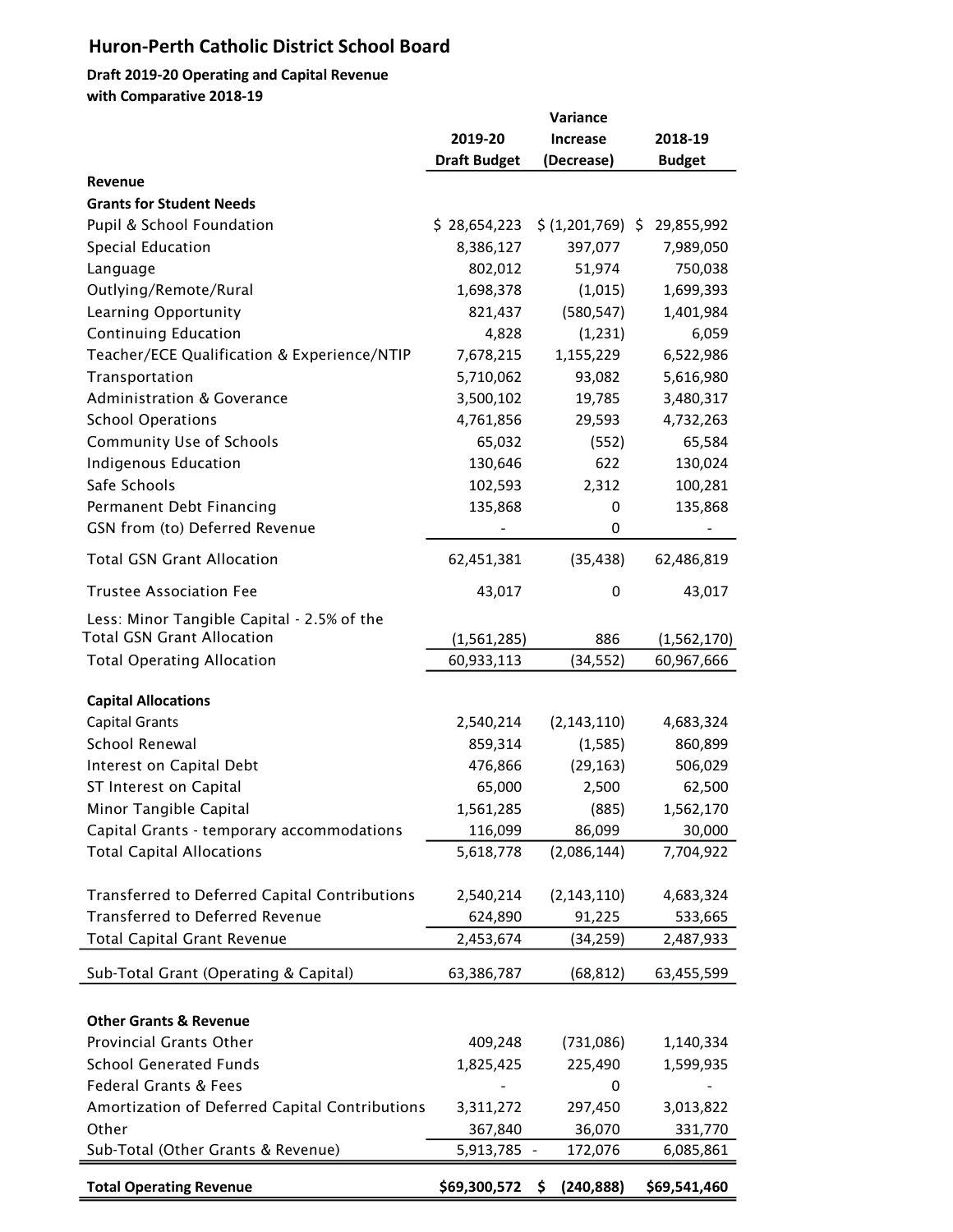## Huron-Perth Catholic District School Board

## Detail of 2019-20 Expenditures

|                                                 | 2019-20 EST         |         | 2018-19 EST    | Inc (dec)    |
|-------------------------------------------------|---------------------|---------|----------------|--------------|
| Instruction                                     |                     |         |                |              |
| <b>Classroom Teachers</b>                       | \$<br>29,552,515 \$ |         | 30,374,932 \$  | (822, 417)   |
| <b>Supply Staff</b>                             | 1,462,954           |         | 1,423,838      | 39,116       |
| <b>Teacher Assistants</b>                       | 4,479,611           |         | 4,170,595      | 309,016      |
| Early Childhood Educator                        | 1,266,666           |         | 1,353,272      | (86, 606)    |
| <b>Textbooks and Supplies</b>                   | 709,054             |         | 708,203        | 851          |
| Computers                                       | 703,096             |         | 734,996        | (31,900)     |
| Professionals Paraprofessionals and Technicians | 1,700,745           |         | 1,715,881      | (15, 136)    |
| Library and Guidance                            | 1,415,646           |         | 1,259,824      | 155,822      |
| Staff Develop.                                  | 850,128             |         | 1,169,241      | (319, 113)   |
| <b>Department Heads</b>                         | 106,105             |         | 105,121        | 984          |
| Principals and VPs                              | 2,948,738           |         | 2,928,403      | 20,335       |
| <b>School Office</b>                            | 1,599,381           |         | 1,574,671      | 24,710       |
| <b>Coordinators and Consultants</b>             | 2,367,223           |         | 2,704,291      | (337,068)    |
| Instruction - Amortization                      | 295,281             |         | 254,187        | 41,094       |
| <b>Total Instruction Expenses</b>               | \$<br>49,457,143    | \$      | 50,477,455 \$  | (1,020,312)  |
|                                                 |                     |         |                |              |
| Administration                                  | 104,049             |         |                |              |
| Trustees                                        | \$                  | \$      | 106,657 \$     | (2,608)      |
| Directors and Supervisory Officers              | 449,987             |         | 524,888.00     | (74, 901)    |
| <b>Board Administration</b>                     | 2,053,688           |         | 2,106,634.00   | (52, 946)    |
| Admin - Amortization                            | 98,412              |         | 103,398.00     | (4,986)      |
| <b>Total Administration Expenses</b>            | \$<br>2,706,136     | \$      | 2,841,577 \$   | (135, 441)   |
| Transportation                                  |                     |         |                |              |
| <b>Pupil Transportation</b>                     | \$<br>5,706,062     | \$      | $5,511,106$ \$ | 194,956      |
| <b>Pupil Accomodation</b>                       |                     |         |                |              |
| <b>School Operations and Maintenance</b>        | \$<br>5,797,486     | $\zeta$ | 5,561,384 \$   | 236,102      |
| <b>School Renewal Expense</b>                   | 299,424             |         | 280,159.00     | 19,265       |
| Other Pupil Accommodation                       | 475,962             |         | 505,928.00     | (29, 966)    |
| Pupil Accommodation - Amortization              | 2,987,934           |         | 2,718,916.00   | 269,018      |
| <b>Total Pupil Accomodation Expenses</b>        | \$<br>9,560,806 \$  |         | 9,066,387 \$   | 494,419      |
| Other                                           |                     |         |                |              |
| <b>School Generated Funds</b>                   | \$<br>1,825,425 \$  |         | 1,599,935 \$   | 225,490      |
| <b>Other Non-Operating Expenses</b>             | 45,000              |         |                |              |
| <b>Total Other Expenses</b>                     | \$<br>1,870,425     | \$      | 45,000         | 0<br>225,490 |
|                                                 |                     |         | $1,644,935$ \$ |              |
| <b>TOTAL EXPENDITURES</b>                       | 69,300,572          |         | 69,541,460     | (240, 888)   |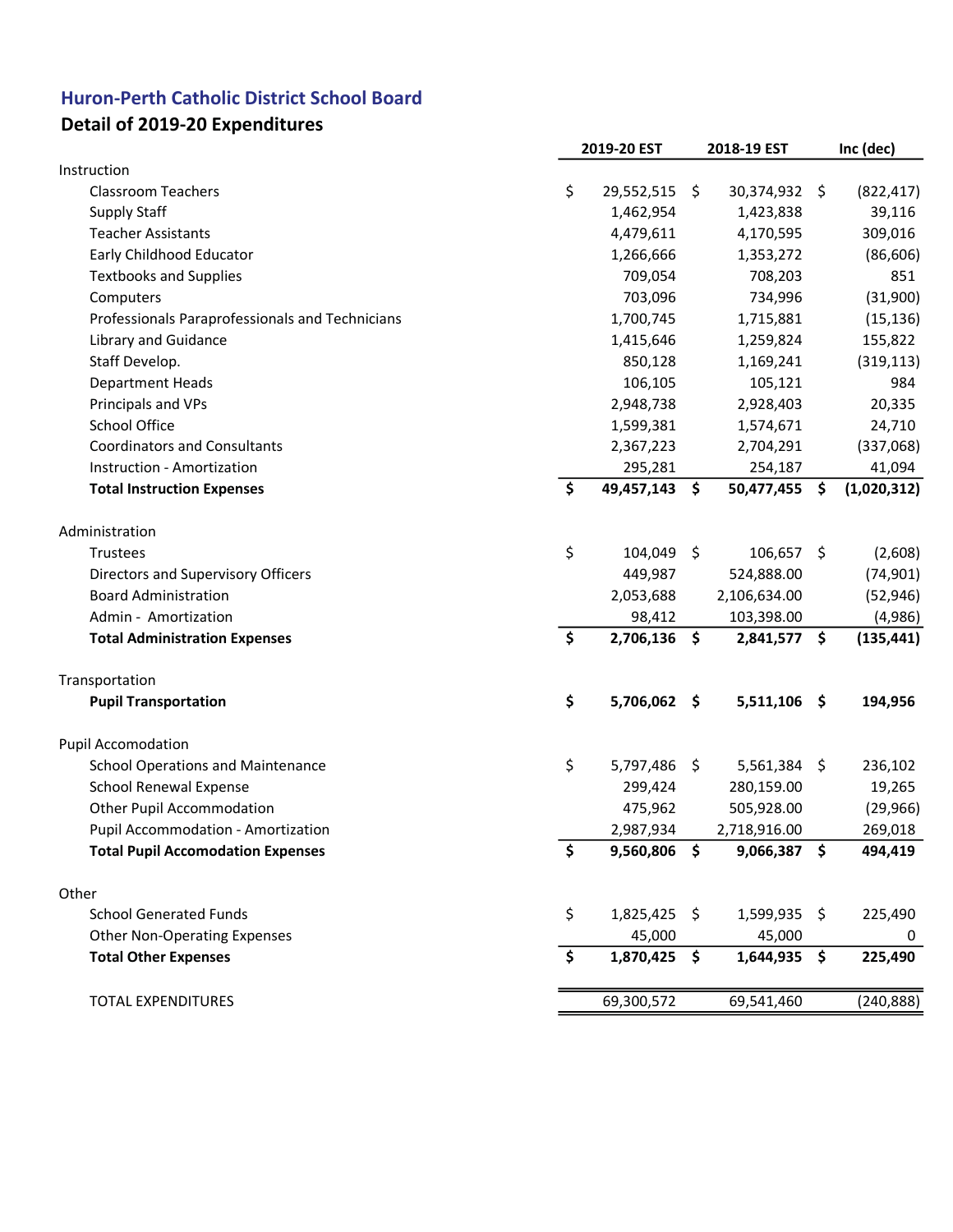

Huron-Perth Catholic District School Board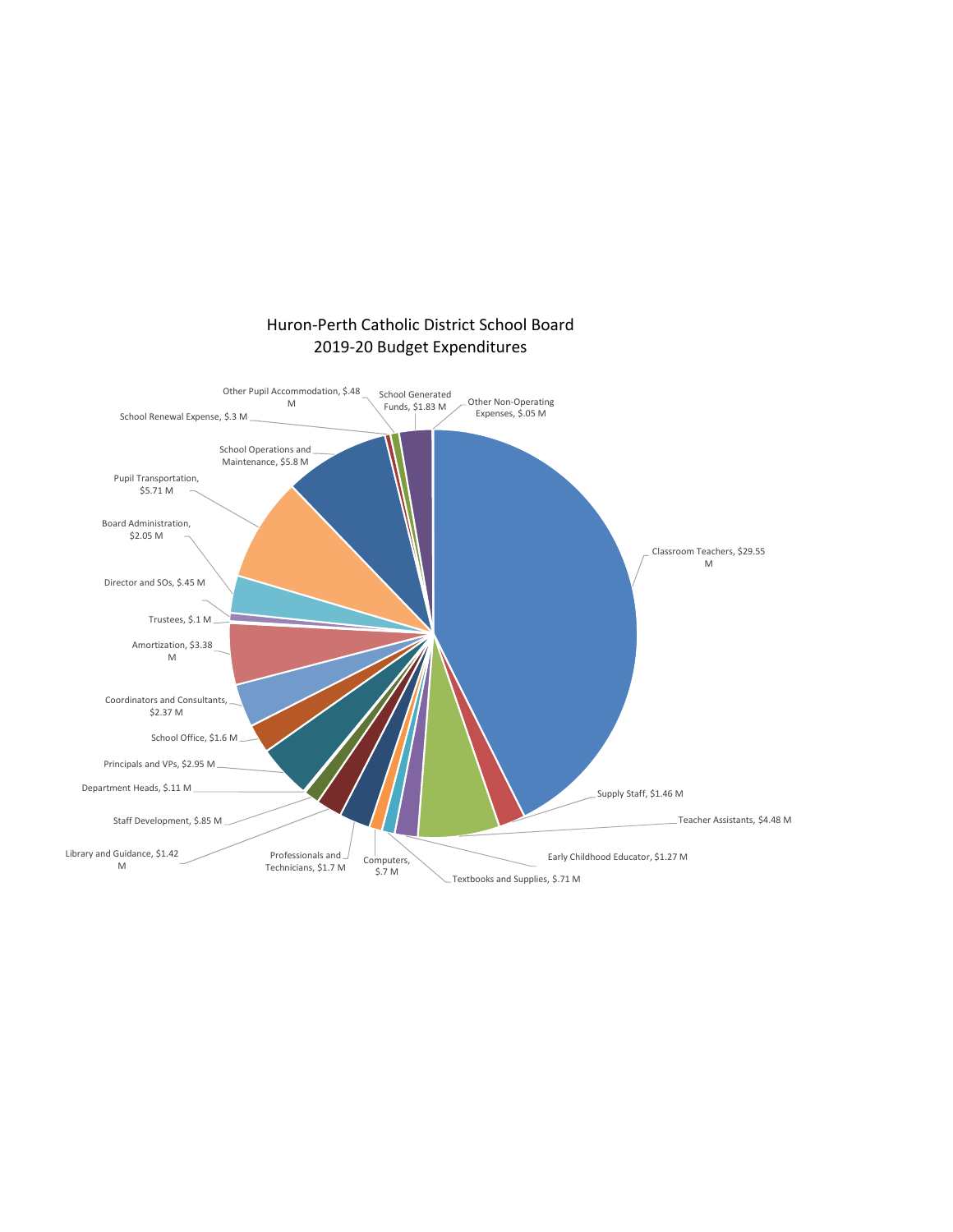#### Huron-Perth Catholic District School Board Anticipated Capital Work 2019-20 Budget

| <b>Project/ Description</b>                                           | Site No. | <b>Anticipated Cost</b> |
|-----------------------------------------------------------------------|----------|-------------------------|
| <b>SCI Projects</b>                                                   |          |                         |
| St. Patrick's, Kinkora - HVAC/Electrical upgrade                      | 180      | 650,000                 |
| St. Ambrose - roofing                                                 | 135      | 575,000                 |
| St. Anne's - roofing                                                  | 205      | 700,000                 |
| St. Mike's - roofing                                                  | 210      | 600,000                 |
| Board Office - unallocated                                            | 605      | 15,215                  |
|                                                                       |          |                         |
|                                                                       |          | \$2,540,215             |
| <b>Renewal Projects - Capitalized</b>                                 |          |                         |
| Jeanne Sauve - resurface asphalt and new retaining walls              | 110      | 85,000                  |
| St. Boniface - lighting upgrade                                       | 140      | 100,000                 |
| St,. Mike's - SERC roofing & exterior lighting                        | 210      | 300,000                 |
| Board Office - unallocated                                            | 605      | 74,890                  |
|                                                                       |          | \$559,890               |
|                                                                       |          |                         |
| <b>Grand Total Capital</b>                                            |          | \$3,100,105             |
|                                                                       |          |                         |
|                                                                       |          |                         |
| <b>Renewal Projects - Operating</b>                                   |          |                         |
| Holy Name - install exterior lighting along walkway                   | 105      | 15,000                  |
| Our Lady of Mt. Carmel - masonry repairs                              | 115      | 50,000                  |
| Sacred Heart - painting                                               | 125      | 20,000                  |
| St. Aloysius - replace exterior doors including one in custodian room | 130      | 40,000                  |
| St. Ambrose - exterior masonry repairs                                | 135      | 40,000                  |
| St. Boniface - exterior masonry repairs                               | 140      | 40,000                  |
| St. Columban - painting                                               | 145      | 20,000                  |
| St. Mary's, Goderich - paint front foyer and replace office carpet    | 165      | 20,000                  |
| St. Patrick's, Dublin - gym floor replacement                         | 175      | 20,000                  |
| St. Anne's - music room upgrade                                       | 205      | 10,000                  |
| St. Anne's - tech lighting upgrade                                    | 205      | 20,000                  |
| Board Office - unallocated                                            | 605      | 4,424                   |
| <b>TOTAL RENEWAL (FUNCTION 420 for Operating Purposes)</b>            |          | \$299,424               |
|                                                                       |          |                         |
| <b>Total Capital and Renewal (Operating)</b>                          |          | \$3,399,529             |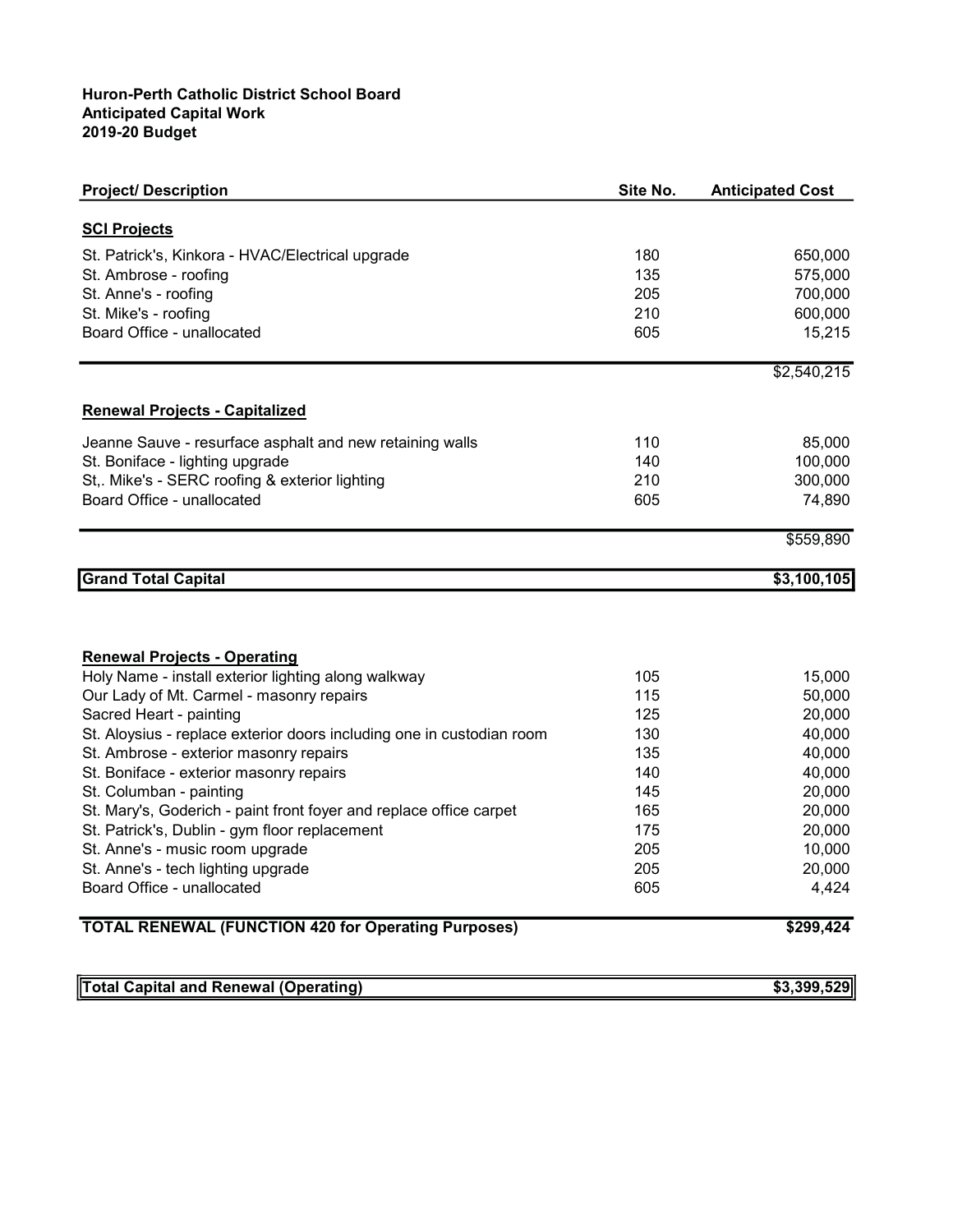#### HURON-PERTH CATHOLIC DISTRICT SCHOOL BOARD 2019-20 Budget - Enrolment Projections **Scope: Comparison Revised Estimates to Projections**

| <b>ADE</b>              | <b>2018-19 Revised</b> | 2019-20 Budget | Change (1819 RevEst to 1920Budget) |          |  |  |
|-------------------------|------------------------|----------------|------------------------------------|----------|--|--|
|                         | <b>Estimates</b>       | <b>DRAFT</b>   | #                                  | %        |  |  |
| Elementary              |                        |                |                                    |          |  |  |
| $JK -3$                 | 1,683.0                | 1,663.0        | (20.0)                             | $-1.19%$ |  |  |
| $4 - 8$                 | 1,574.0                | 1,629.0        | 55.0                               | 3.49%    |  |  |
| <b>Other Pupils</b>     | 1.0                    | 1.0            | 0.0                                | 0.00%    |  |  |
| <b>Total Elementary</b> | 3,258.0                | 3,293.0        | 35.0                               |          |  |  |
| Secondary <21           |                        |                |                                    |          |  |  |
| Pupils of the Board     | 1,315.0                | 1,334.5        | 19.5                               | 1.48%    |  |  |
| <b>Other Pupils</b>     | 5.0                    | 2.0            | (3.0)                              | 0.00%    |  |  |
| <b>Total Secondary</b>  | 1,320.0                | 1,336.5        | 16.5                               | 1.25%    |  |  |
| Total                   | 4,578.0                | 4,629.5        | 51.5                               | 1.12%    |  |  |



| <b>ENROLMENT BY SITE</b> | 2019/20 Est | <b>2018-19 Revised</b> | 2019-20 Budget | <b>In-Year Change</b> |          |
|--------------------------|-------------|------------------------|----------------|-----------------------|----------|
| <b>ANALYSIS</b>          | <b>OTG</b>  | <b>Estimates ADE</b>   | <b>DRAFT</b>   | #                     | %        |
| Holy Name of Mary        | 260         | 207.00                 | 198.00         | (9.0)                 | -4.35%   |
| Jeanne Sauve             | 366         | 361.00                 | 355.00         | (6.0)                 | $-1.66%$ |
| Our Lady of Mt. Carmel   | 176         | 125.00                 | 129.00         | 4.0                   | 3.20%    |
| Precious Blood           | 248         | 232.00                 | 241.00         | 9.0                   | 3.88%    |
| Sacred Heart             | 225         | 180.00                 | 185.00         | 5.0                   | 2.78%    |
| St. Aloysius             | 225         | 219.00                 | 215.00         | (4.0)                 | $-1.83%$ |
| St. Ambrose              | 295         | 212.00                 | 205.00         | (7.0)                 | $-3.30%$ |
| St. Boniface             | 202         | 202.00                 | 220.00         | 18.0                  | 8.91%    |
| St. Columban             | 161         | 141.00                 | 149.00         | 8.0                   | 5.67%    |
| St. James                | 225         | 167.00                 | 167.00         | 0.0                   | 0.00%    |
| St. Joseph, Clinton      | 225         | 238.00                 | 233.00         | (5.0)                 | $-2.10%$ |
| St. Joseph, Stratford    | 176         | 144.00                 | 143.00         | (1.0)                 | $-0.69%$ |
| St. Mary, Goderich       | 331         | 322.00                 | 320.00         | (2.0)                 | $-0.62%$ |
| St. Mary, Listowel       | 225         | 272.00                 | 293.00         | 21.0                  | 7.72%    |
| St. Patrick, Dublin      | 130         | 119.00                 | 115.00         | (4.0)                 | $-3.36%$ |
| St. Patrick, Kinkora     | 165         | 116.00                 | 124.00         | 8.0                   | 6.90%    |
| Other                    |             | 1.00                   | 1.00           | 0.0                   | 0.00%    |
| <b>TOTAL ELEMENTARY</b>  | 3635        | 3258.00                | 3293.00        | 35.00                 | 1.07%    |
| St. Anne's               | 579         | 573.00                 | 558.00         | (15.0)                | $-2.62%$ |
| St. Michael              | 957         | 742.00                 | 776.50         | 34.5                  | 4.65%    |
| Other                    |             | 5.00                   | 2.00           | (3.0)                 |          |
| <b>TOTAL SECONDARY</b>   | 1536        | 1320.00                | 1336.50        | 16.5                  | 1.25%    |
| <b>TOTAL PANEL</b>       | 5171        | 4578.00                | 4629.50        | 51.5                  | 1.12%    |

#### Summary of Enrolment